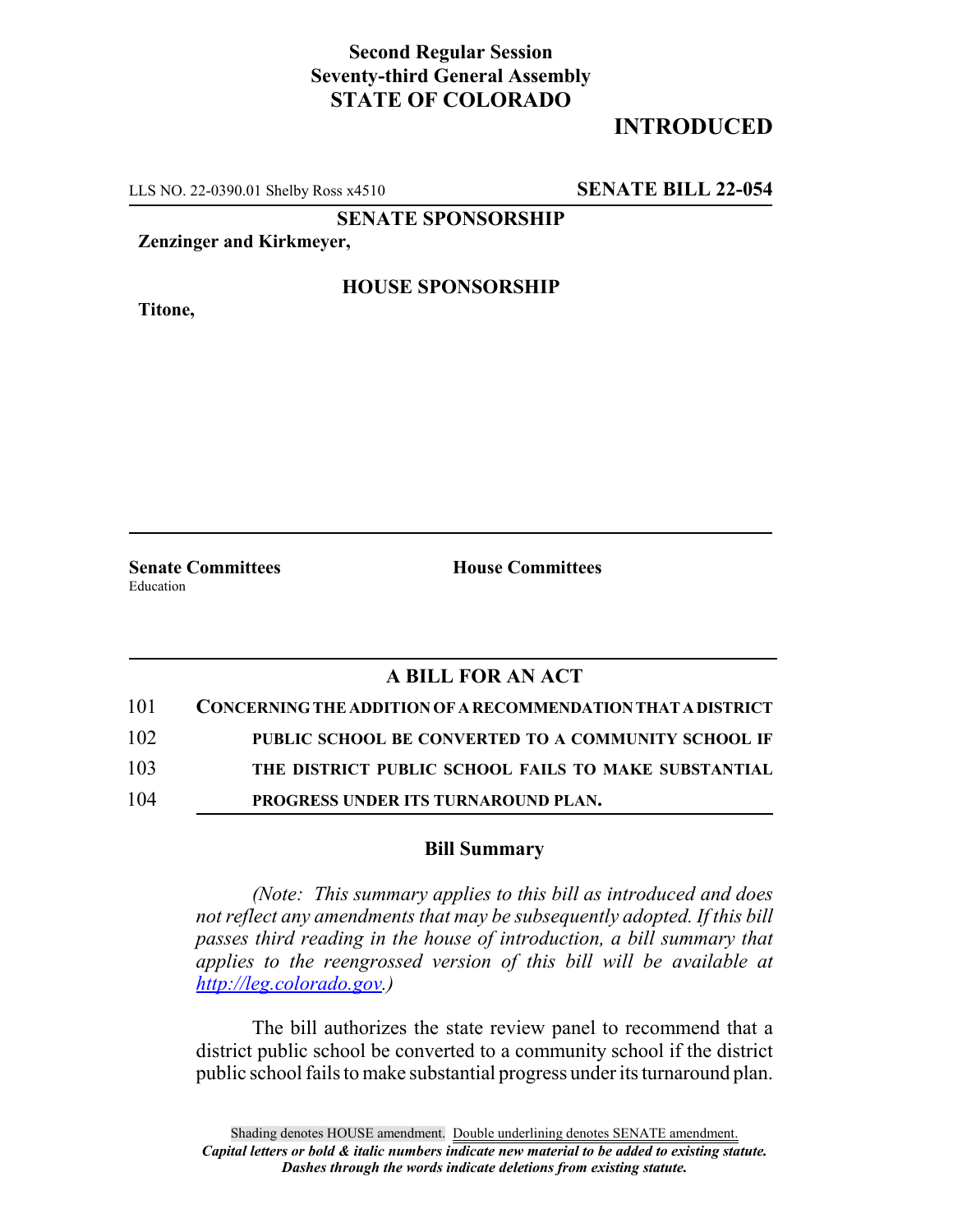*Be it enacted by the General Assembly of the State of Colorado:*

 **SECTION 1.** In Colorado Revised Statutes, 22-11-209, **amend** 3 (2)(a)(I)(D); and **add** (2)(a)(I)(F) as follows:

 **22-11-209. Removal of accreditation - recommended actions - review - appeal - rules.** (2) (a) If a school district or the institute is accredited with a turnaround plan and the department determines that the school district or institute has failed to make substantial progress under its turnaround plan, or if the school district or institute has been on performance watch for the full five years, the commissioner shall assign the state review panel to critically evaluate the school district's or the institute's performance and to recommend one or more of the following actions:

(I) If the recommendation applies to a school district:

 (D) That one or more of the district public schools be granted status as an innovation school pursuant to section 22-32.5-104 or that the local school board recognize a group of district public schools as an 17 innovation school zone pursuant to section 22-32.5-104; or

 (F) THAT ONE OR MORE OF THE DISTRICT PUBLIC SCHOOLS BE CONVERTED TO A COMMUNITY SCHOOL, AS DEFINED IN SECTION 22-32.5-103 (1.5); OR

 **SECTION 2.** In Colorado Revised Statutes, 22-11-210, **amend** 22 (5)(a)(IV) and (5)(a)(V); and **add** (5)(a)(VI) as follows:

 **22-11-210. Public schools - annual review - plans - supports and interventions - rules.** (5) (a) If a public school fails to make adequate progress under its turnaround plan or continues on performance watch for the full five years, the commissioner shall assign the state